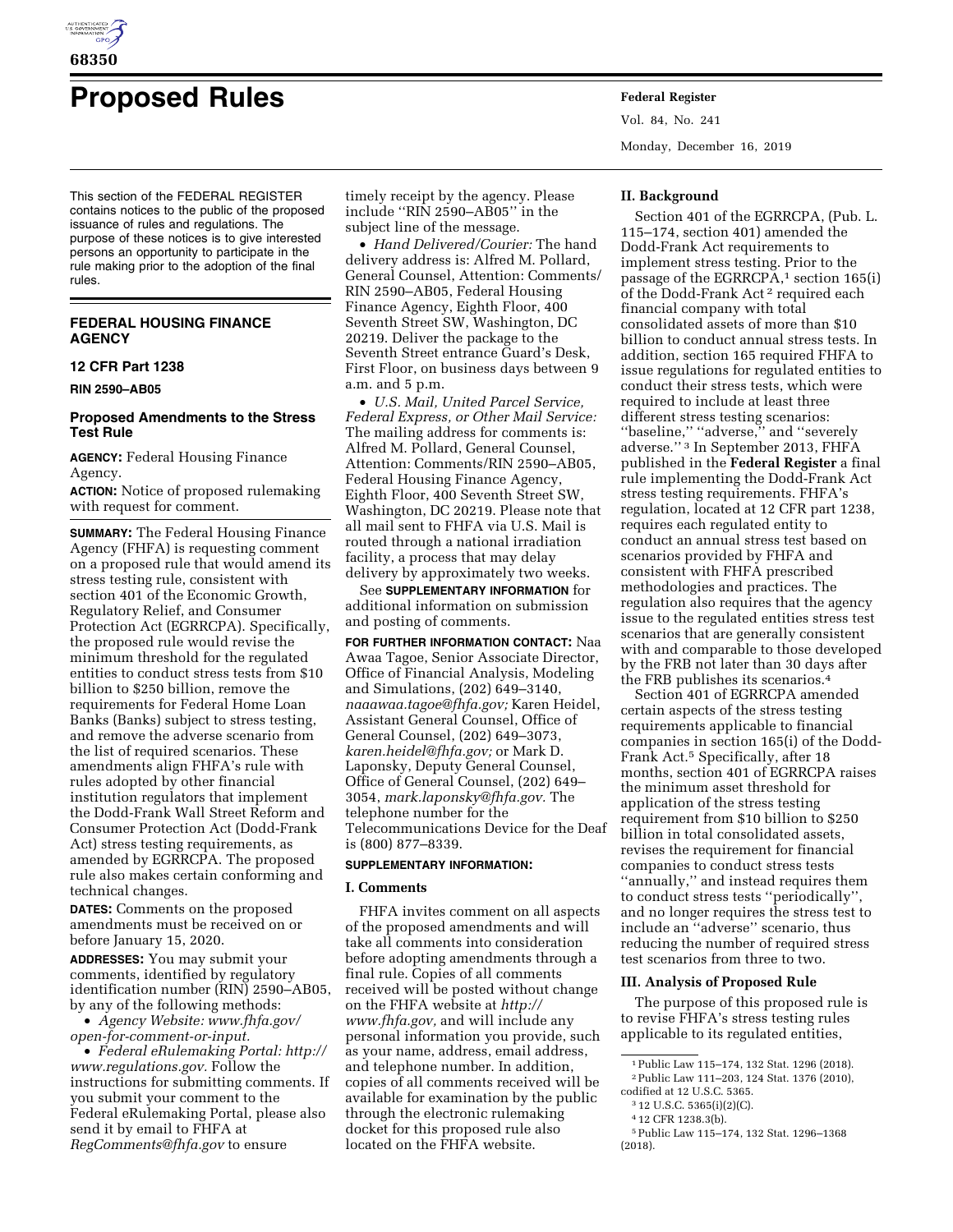adverse'' scenario is a more severe set of

"adverse" scenario.

section 401 of EGRRCPA. The proposed rule would also make additional technical changes to the stress testing rule. In sum, the proposed rule would discontinue the Dodd-Frank Act stress testing of the Banks and reduce the number of scenarios mandated for Enterprise Dodd-Frank Act stress testing.

## *A. Minimum Asset Threshold*

consistent with amendments made by

As described above, section 401 of EGRRCPA amended section 165 of the Dodd-Frank Act by raising the minimum threshold for financial companies required to conduct stress tests from \$10 billion to \$250 billion. As there are no Banks with total consolidated assets of over \$250 billion, the Banks will no longer be subject to the stress testing requirements of this rule. Though each of the Banks has total consolidated assets of less than \$250 billion, the rule expressly maintains the Director's discretion to require any regulated entity with assets below the \$250 billion threshold to conduct the stress test. As the total consolidated assets for each Enterprise exceed the \$250 billion threshold, the Enterprises remain subject to stress testing under this rule.

#### *B. Frequency of Stress Testing*

Section 401 of EGRRCPA also revised the requirement under section 165 of the Dodd-Frank Act for financial companies to conduct stress tests, changing the required frequency from "annual" to "periodic." The term ''periodic'' is not defined in EGRRCPA. Because of the Enterprises' total consolidated asset amounts, their function in the mortgage market, size of their retained portfolios, and their share of the mortgage securitization market, FHFA proposes to require the Enterprises to conduct stress tests on an annual basis. This is consistent with FHFA's regulatory mission to ensure each of the regulated entities ''operates in a safe and sound manner.'' 6

#### *C. Removal of the* ''*Adverse*'' *Scenario*

As discussed above, section 401 of EGRRCPA amended section 165(i) of the Dodd-Frank Act to no longer require the Board to include an ''adverse'' stresstesting scenario, reducing the number of stress test scenarios from three to two. The ''baseline'' scenario is a set of conditions that affect the U.S. economy or the financial condition of the regulated entities, and that reflect the consensus views of the economic and financial outlook, and the ''severely

conditions and the most stringent of the former three scenarios. Although the ''adverse'' scenario has provided some additional value in limited circumstances, the ''baseline'' and ''severely adverse'' scenarios largely cover the full range of expected and stressful conditions. Therefore FHFA does not consider it necessary, for its supervisory purposes, to require the additional burden of analyzing an

# **VI. Coordination With the FRB and the Federal Insurance Office**

In accordance with section 165(i)(2)(C), FHFA has coordinated with both the FRB and the Federal Insurance Office (FIO). On November 29, 2018, the FRB published a proposed rule which revised ''the minimum threshold for state member banks to conduct stress tests from \$10 billion to \$250 billion,'' and revised ''the frequency with which state member banks with assets greater than \$250 billion would be required to conduct stress tests,'' in addition to removing the adverse scenario from the list of required scenarios.7 The FDIC adopted its final rule;<sup>8</sup> and the OCC its final rule.9 Although FHFA's amended proposed rule would not be identical to those of the FRB, the FDIC, and the OCC, it is consistent and comparable with them. FHFA consulted with the FRB and FIO before proposing these amendments.

#### **V. Paperwork Reduction Act**

The proposed rule does not contain any collections of information pursuant to the Paperwork Reduction Act of 1995 (44 U.S.C. 3501, *et seq.*). Therefore, FHFA has not submitted any information to the Office of Management and Budget for review.

## **VI. Regulatory Flexibility Act**

The proposed rule applies only to the regulated entities, which do not come within the meaning of small entities as defined in the Regulatory Flexibility Act (see 5 U.S.C. 601(6)). Therefore, in accordance with section 605(b) of the Regulatory Flexibility Act (5 U.S.C. 605(b)), the General Counsel of FHFA certifies that this proposed rule, if promulgated as a final rule, will not have a significant economic impact on a substantial number of small entities.

## **List of Subjects in 12 CFR Part 1238**

Administrative practice and procedure, Capital, Federal Home Loan Banks, Government-sponsored enterprises, Regulated entities, Reporting and recordkeeping requirements, Stress test.

# **Authority and Issuance**

For the reasons stated in the **SUPPLEMENTARY INFORMATION** section, and under the authority of 12 U.S.C. 5365(i), FHFA proposes to amend part 1238 of Title 12 of the Code of Federal Regulations to read as follows:

# **PART 1238—STRESS TESTING OF REGULATED ENTITIES**

■ 1. The authority citation for part 1238 continues to read as follows:

**Authority:** 12 U.S.C. 1426; 4513; 4526; 4612; 5365(i).

■ 2. Amend § 1238.1 to read as follows:

#### **§ 1238.1 Authority and Purpose.**

(a) *Authority.* This part is issued by the Federal Housing Finance Agency (FHFA) under section 165(i) of the Dodd-Frank Wall Street Reform and Consumer Protection Act (Dodd-Frank Act), Public Law 111–203, 124 Stat. 1376, 1423–32 (2010), 12 U.S.C. 5365(i), as amended by section 401 of the Economic Growth, Regulatory Relief, and Consumer Protection Act (EGRRCPA), Public Law 115–174, 132 Stat. 1296 (2018), 12 U.S.C. 5365(i); and the Safety and Soundness Act (12 U.S.C. 4513, 4526, 4612).

(b) *Purpose.* (1) This part implements section 165(i)(2) of the Dodd-Frank Act, as amended by section 401 of the EGRRCPA, which requires all large financial companies that have total consolidated assets of more than \$250 billion, and are regulated by a primary federal financial regulatory agency, to conduct periodic stress tests.

(2) This part establishes requirements that apply to each Enterprise's performance of periodic stress tests. The purpose of the periodic stress test is to provide the Enterprises, FHFA, and the FRB with additional, forward-looking information that will help them to assess capital adequacy at the Enterprises under various scenarios; to review the Enterprises' stress test results; and to increase public disclosure of the Enterprises' capital condition by requiring broad dissemination of the stress test scenarios and results.

■ 3. Amend § 1238.2 to read as follows:

#### **§ 1238.2 Definitions.**

For purposes of this part, the following definitions apply:

*Planning horizon* means the period of time over which the stress projections

<sup>6</sup> 12 U.S.C. 4513(a)(1)(B).

<sup>7</sup> 83 FR 61408 (Nov. 29, 2018).

<sup>8</sup> 84 FR 56929 (Oct. 24, 2019).

<sup>9</sup> 84 FR 54472 (Oct. 10, 2019).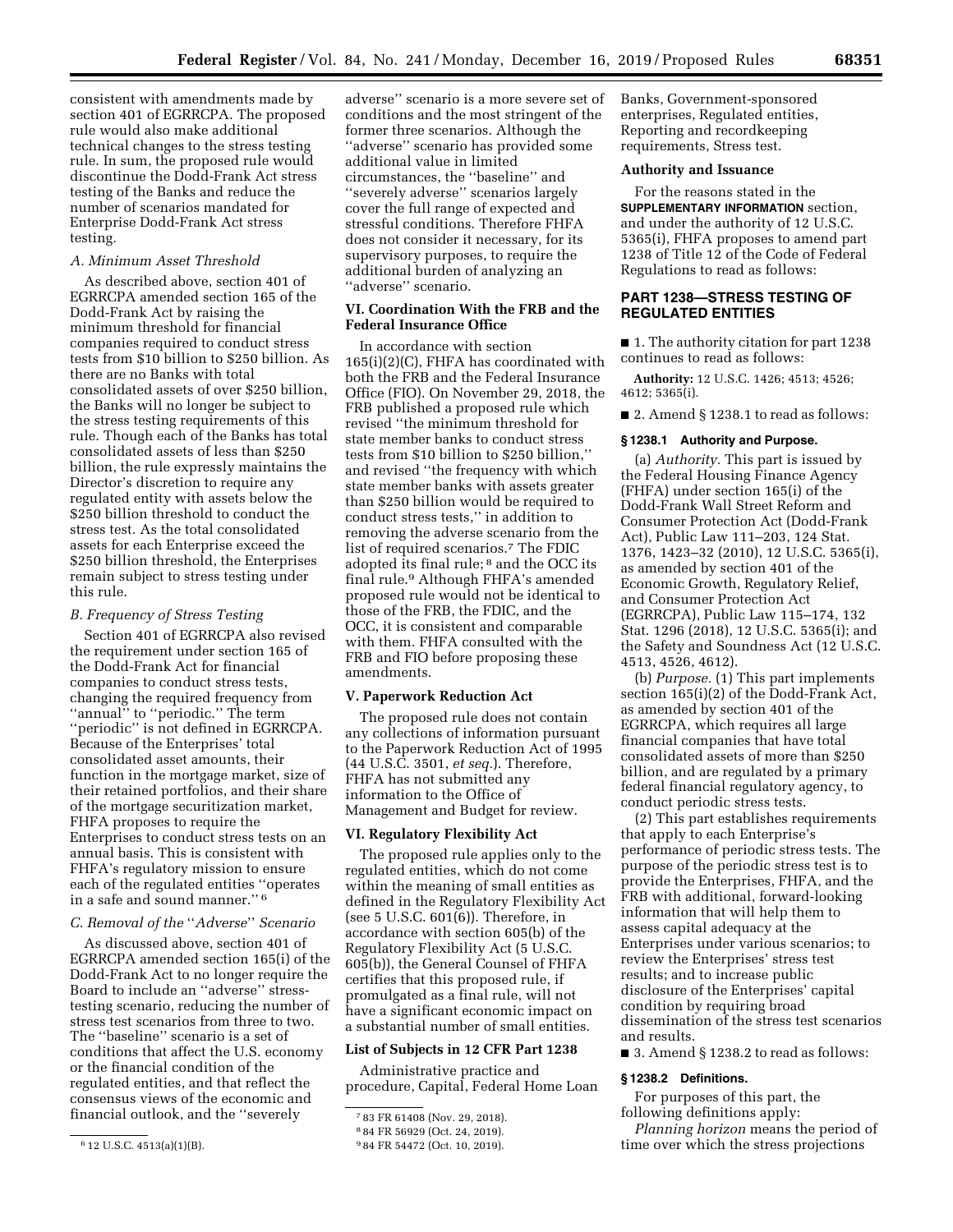must extend. The planning horizon cannot be less than nine quarters.

*Scenarios* are sets of economic and financial conditions used in the Enterprises' stress tests, including baseline and severely adverse.

*Stress test* is a process to assess the potential impact on an Enterprise of economic and financial conditions (''scenarios'') on the consolidated earnings, losses, and capital of the Enterprise over a set planning horizon, taking into account the current condition of the Enterprise and the Enterprise's risks, exposures, strategies, and activities.

■ 4. Amend § 1238.3 to read as follows:

#### **§ 1238.3 Annual stress test.**

(a) *In general.* Each Enterprise: (1) Shall complete an annual stress test of itself based on its data as of December 31 of the preceding calendar year;

(2) The stress test shall be conducted in accordance with this section and the methodologies and practices described in § 1238.4 and in a supplemental guidance or order.

(b) *Scenarios provided by FHFA.* In conducting its annual stress tests under this section, each Enterprise must use scenarios provided by FHFA, which shall be generally consistent with and comparable to those established by the FRB, that reflect a minimum of two sets of economic and financial conditions, including a baseline and severely adverse scenario. Not later than 30 days after the FRB publishes its scenarios, FHFA will issue to the Enterprises a description of the baseline and severely adverse scenarios that each Enterprise shall use to conduct its annual stress tests under this part.

■ 5. Amend § 1238.4 to read as follows:

#### **§ 1238.4 Methodologies and practices.**

(a) *Potential impact.* Except as noted in this subpart, in conducting a stress test under § 1238.3, each Enterprise shall calculate how each of the following is affected during each quarter of the stress test planning horizon, for each scenario:

(1) Potential losses, pre-provision net revenues, and future pro forma capital positions over the planning horizon; and

(2) Capital levels and capital ratios, including regulatory capital and net worth, and any capital ratios, specified by FHFA.

(b) *Planning horizon.* Each Enterprise must use a planning horizon of at least nine quarters over which the impact of specified scenarios would be assessed.

(c) *Additional analytical techniques.*  If FHFA determines that the stress test

methodologies and practices of an Enterprise are deficient, FHFA may determine that additional or alternative analytical techniques and exercises are appropriate for an Enterprise to use in identifying, measuring, and monitoring risks to the financial soundness of the Enterprise, and require an Enterprise to implement such techniques and exercises in order to fulfill the requirements of this part. In addition, FHFA will issue guidance annually to describe the baseline and severely adverse scenarios, and methodologies to be used in conducting the annual stress test.

(d) *Controls and oversight of the stress testing processes.* (1) The appropriate senior management of each Enterprise must ensure that the Enterprise establishes and maintains a system of controls, oversight, and documentation, including policies and procedures, designed to ensure that the stress testing processes used by the Enterprise are effective in meeting the requirements of this part. These policies and procedures must, at a minimum, describe the Enterprise's testing practices and methodologies, validation and use of stress test results, and processes for updating the Enterprise's stress testing practices consistent with relevant supervisory guidance;

(2) The board of directors, or a designated committee thereof, shall review and approve the policies and procedures established to comply with this part as frequently as economic conditions or the condition of the Enterprise warrants, but at least annually; and

(3) Senior management of the Enterprise and each member of the board of directors shall receive a summary of the stress test results. ■ 6. Amend § 1238.5 to read as follows:

#### **§ 1238.5 Required report to FHFA and FRB of stress test results and related information.**

(a) *Report required for stress tests.* On or before May 20 of each year, the Enterprises must report the results of the stress tests required under § 1238.3 to FHFA, and to the FRB, in accordance with paragraph (b) of this section;

(b) *Content of the report for annual stress test.* Each Enterprise must file a report in the manner and form established by FHFA.

(c) *Confidential treatment of information submitted.* Reports submitted to FHFA under this part are FHFA property and records (as defined in 12 CFR part 1202 of this chapter). The reports are and include non-public information contained in or related to examination, operating, or condition

reports prepared by, on behalf of, or for the use of, FHFA in connection with the performance of the agency's responsibilities regulating or supervising the Enterprises. Disclosure of any reports submitted to FHFA or the information contained in any such report is prohibited unless authorized by this part, legal obligation, or otherwise by the Director of FHFA.

■ 7. Amend § 1238.6 to read as follows:

#### **§ 1238.6 Post-assessment actions by the Enterprises.**

Each Enterprise shall take the results of the stress test conducted under § 1238.3 into account in making changes, as appropriate, to the Enterprise's capital structure (including the level and composition of capital); its exposures, concentrations, and risk positions; any plans for recovery and resolution; and to improve overall risk management. If an Enterprise is under FHFA conservatorship, any postassessment actions shall require prior FHFA approval.

■ 8. Amend § 1238.7 to read as follows:

## **§ 1238.7 Publication of results by regulated entities.**

(a) *Public disclosure of results required for stress tests of the Enterprises.* The Enterprises must disclose publicly a summary of the stress test results for the severely adverse scenario not earlier than August 1 and not later than August 15 of each year. The summary may be published on the Enterprise's website or in any other form that is reasonably accessible to the public.

(b) *Information to be disclosed in the summary.* The information disclosed by each Enterprise shall, at minimum, include—

(1) A description of the types of risks being included in the stress test;

(2) A high-level description of the scenario provided by FHFA, including key variables (such as GDP, unemployment rate, housing prices, and foreclosure rate, etc.);

(3) A general description of the methodologies employed to estimate losses, pre-provision net revenue, and changes in capital positions over the planning horizon;

(4) A general description of the use of the required stress test as one element in an Enterprise's overall capital planning and capital assessment. If an Enterprise is under conservatorship, this description shall be coordinated with FHFA;

(5) Aggregate losses, pre-provision net revenue, net income, net worth, pro forma capital levels and capital ratios (including regulatory and any other